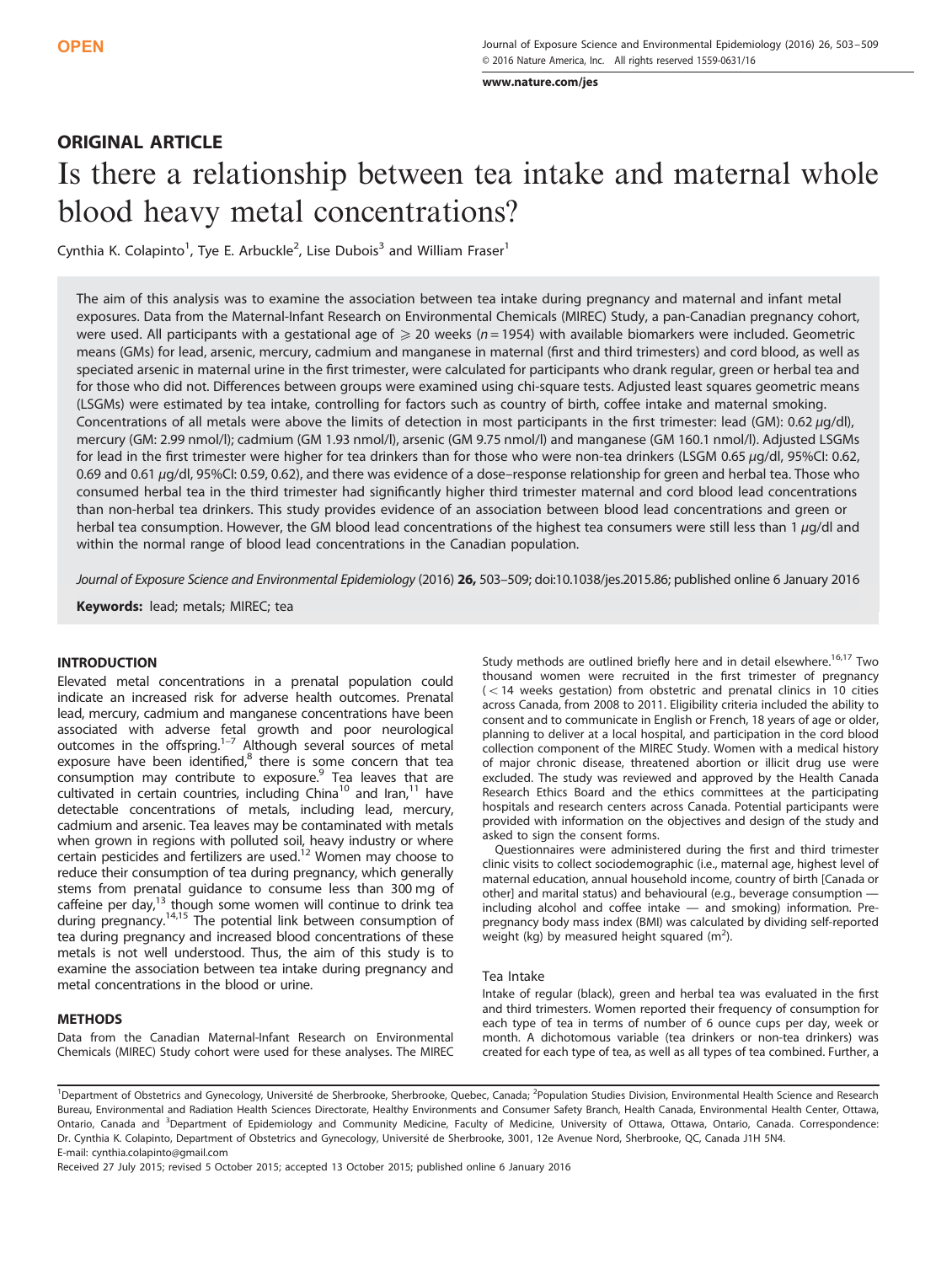<span id="page-1-0"></span>504

|                                                      |             | Prevalence tea drinkers, n (%) |                 |                       |                 |                 |                 |  |
|------------------------------------------------------|-------------|--------------------------------|-----------------|-----------------------|-----------------|-----------------|-----------------|--|
|                                                      |             | Regular                        |                 | Green                 |                 | Herbal          |                 |  |
|                                                      | N(%)        | First trimester                | Third trimester | First trimester       | Third trimester | First trimester | Third trimester |  |
| Overall                                              | 1954        | 290 (14.8)                     | 280 (14.8)      | 118(6.0)              | 83 $(4.4)^a$    | 69 (3.5)        | 56 (2.9)        |  |
| Maternal age (years)                                 |             |                                |                 |                       |                 |                 |                 |  |
| $\leqslant$ 29                                       | 592 (30.3)  | 94 (15.9)                      | 70 (11.8)       | 35(5.9)               | 22(3.7)         | 12 $(2.0)^{b}$  | 14(2.4)         |  |
| $30 - 34$                                            | 699 (35.8)  | 94 (13.5)                      | 109 (15.6)      | 37 (5.3)              | 37(5.3)         | 19(2.7)         | 22(3.2)         |  |
| $\geqslant$ 35                                       | 663 (33.9)  | 102 (15.4)                     | 108 (16.3)      | 46 (6.9)              | 30(4.5)         | 38 $(5.7)^c$    | 20(3.0)         |  |
| Maternal country of birth                            |             |                                |                 |                       |                 |                 |                 |  |
| Canada                                               | 1590 (81.4) | 231 (14.5)                     | 230 (14.5)      | 79 (5.0) <sup>b</sup> | 58 $(3.7)^{b}$  | 53 (3.3)        | 45 (2.8)        |  |
| Other                                                | 364 (18.6)  | 59 (16.2)                      | 57 (15.7)       | 39 $(10.7)^c$         | 31 $(8.5)^c$    | 16(4.4)         | 11(3.0)         |  |
| First pregnancy                                      |             |                                |                 |                       |                 |                 |                 |  |
| No                                                   | 561 (28.7)  | 75 (13.4)                      | 84 (15.0)       | 34(6.1)               | 23(4.1)         | 22(3.9)         | 14(2.5)         |  |
| Yes                                                  | 1393 (71.3) | 215 (15.4)                     | 203 (14.6)      | 84 (6.0)              | 66 (4.7)        | 47 (3.4)        | 42 (3.0)        |  |
|                                                      |             |                                |                 |                       |                 |                 |                 |  |
| <b>Marital status</b><br>Single, divorced or widowed |             |                                |                 |                       | 2(2.2)          | 3(3.3)          |                 |  |
|                                                      | 91 (4.7)    | 17(18.7)                       | 10(11.0)        | 6(6.6)                |                 |                 | 1(1.1)          |  |
| Married or common law                                | 1863 (95.3) | 273 (14.7)                     | 277 (14.9)      | 112(6.0)              | 87 (4.7)        | 66 (3.5)        | 55 (3.0)        |  |
| Maternal education                                   |             |                                |                 |                       |                 |                 |                 |  |
| College educated or less                             | 735 (37.6)  | 111(15.1)                      | 100(13.6)       | 41 (5.6)              | 30(4.1)         | 21(2.9)         | 12 $(1.6)^b$    |  |
| Completed university                                 | 716 (36.6)  | 98 (13.7)                      | 101(14.1)       | 39 (5.5)              | 29(4.1)         | 26(3.6)         | 17(2.4)         |  |
| Graduate university                                  | 503 (25.7)  | 81 (16.1)                      | 86 (17.1)       | 38 (7.8)              | 30(6.0)         | 22(4.4)         | 27 $(5.4)^c$    |  |
| Household income $(5)$                               |             |                                |                 |                       |                 |                 |                 |  |
| $\leq 50,000$                                        | 338 (18.1)  | 56 (16.6)                      | 42 (12.4)       | 20 (5.9)              | 22(6.5)         | 10(3.0)         | 9(2.7)          |  |
| 50,001-100,000                                       | 778 (41.8)  | 117 (15.0)                     | 117 (15.0)      | 52 (6.7)              | 33(4.2)         | 26(3.3)         | 21(2.7)         |  |
| >100,000                                             | 747 (40.1)  | 104 (13.9)                     | 119 (15.9)      | 43 (5.8)              | 34 (4.6)        | 31(4.2)         | 25(3.4)         |  |
| Maternal pre-pregnancy body mass index               |             |                                |                 |                       |                 |                 |                 |  |
| $<$ 25                                               | 1150 (63.5) | 183 (15.9)                     | 171 (14.9)      | 75 (6.5)              | 70 $(6.1)^b$    | 46 (4.0)        | 40 (3.5)        |  |
| $25 - 29.9$                                          | 396 (21.9)  | 50 (12.6)                      | 62 (15.7)       | 26 (6.6)              | $8(2.0)^c$      | 12(3.0)         | 7(1.8)          |  |
| $\geqslant$ 30                                       | 265 (14.6)  | 42 (15.9)                      | 41 (15.5)       | 11(4.2)               | 7 $(2.6)^c$     | 5(1.9)          | 5(1.9)          |  |
| Smoking during pregnancy                             |             |                                |                 |                       |                 |                 |                 |  |
| Daily or occasionally                                | 80 (4.2)    | 20 (17.7)                      | 14 (12.4)       | 4(3.5)                | 6(7.5)          | 3(2.7)          | 2(2.5)          |  |
| Never                                                | 1818 (95.8) | 270 (14.7)                     | 274 (14.8)      | 114(6.2)              | 83 (4.4)        | 66 (3.6)        | 54 (2.9)        |  |
|                                                      |             |                                |                 |                       |                 |                 |                 |  |
| Exposure to second hand smoke<br>Yes                 |             |                                |                 | 74 (6.9)              |                 | 33(3.7)         | 20(3.4)         |  |
|                                                      | 884 (45.2)  | 136 (15.4)                     | 143 (16.2)      |                       | 34 (3.9)        |                 |                 |  |
| <b>No</b>                                            | 1070 (54.8) | 154 (14.4)                     | 144 (13.5)      | 44 (5.0)              | 55(5.1)         | 36 (3.4)        | 36(2.3)         |  |
| Alcohol during pregnancy                             |             |                                |                 |                       |                 |                 |                 |  |
| Never or $<$ 1/week                                  | 1890 (96.7) | 280 (14.8)                     | 279 (14.8)      | 112 (5.9)             | 86 (4.6)        | 65 (3.4)        | 54 (2.9)        |  |
| $\geqslant$ 1/week                                   | 64 (3.3)    | 10 (15.6)                      | 8(12.5)         | 6(9.4)                | 3(4.7)          | 4(6.3)          | 2(3.1)          |  |

Abbreviations: BMI, body mass index; MIREC, Maternal-Infant Research on Environmental Chemicals. Missing data not shown, 7.3% of sample for maternal prepregnancy BMI . <sup>a</sup>Significantly different from tea intake at the first trimester visit, McNemar test (P < 0.05). PReference . Significantly different from reference  $(P < 0.05)$ .

variable was derived to describe frequency as number of cups per week (none to  $\langle 1; 1$  to  $\langle 7; \rangle \ge 7$ ) for each type of tea, as well as all types combined. Since the majority of participants in the "none to  $<$  1 cup/week" category reported consuming tea "never" or "less than 2 times/month" and because a sensitivity analysis examining women with no tea consumption at all as a category did not change the results of the analyses, we collapsed these two categories into the "none to  $<$  1 cup/week" category.

### Metals Analysis

Metal concentrations of lead, cadmium, arsenic, total mercury and manganese in maternal whole blood were measured in the first and third trimester visits. Cord blood concentrations of these metals were also measured. Urine analysis for speciated arsenic was conducted in the first trimester.

Maternal and cord blood were analysed by sample dilution followed by inductively coupled plasma mass spectrometry (ICP-MS) analysis [ICP-MS DRC-II; Elan Perkin Elmer]. Urinary analysis for speciated arsenic was carried out by HPLC coupled to a Varian 820 MS ICP-MS. All chemical analyses were carried out by the Toxicology Laboratory, located in the Institut national de santé publique du Québec, which is accredited by the Standards Council of Canada under ISO 17025 and CAN-P-43. The accuracy and precision of the analyses are evaluated on a regular basis through the laboratory's participation in external quality assessment programmes.

### Statistical Analysis

Analyte results below the limits of detection (LOD), defined as results indistinguishable from zero, were counted as half the detection limit. Descriptive statistics were used to characterize the population by intake of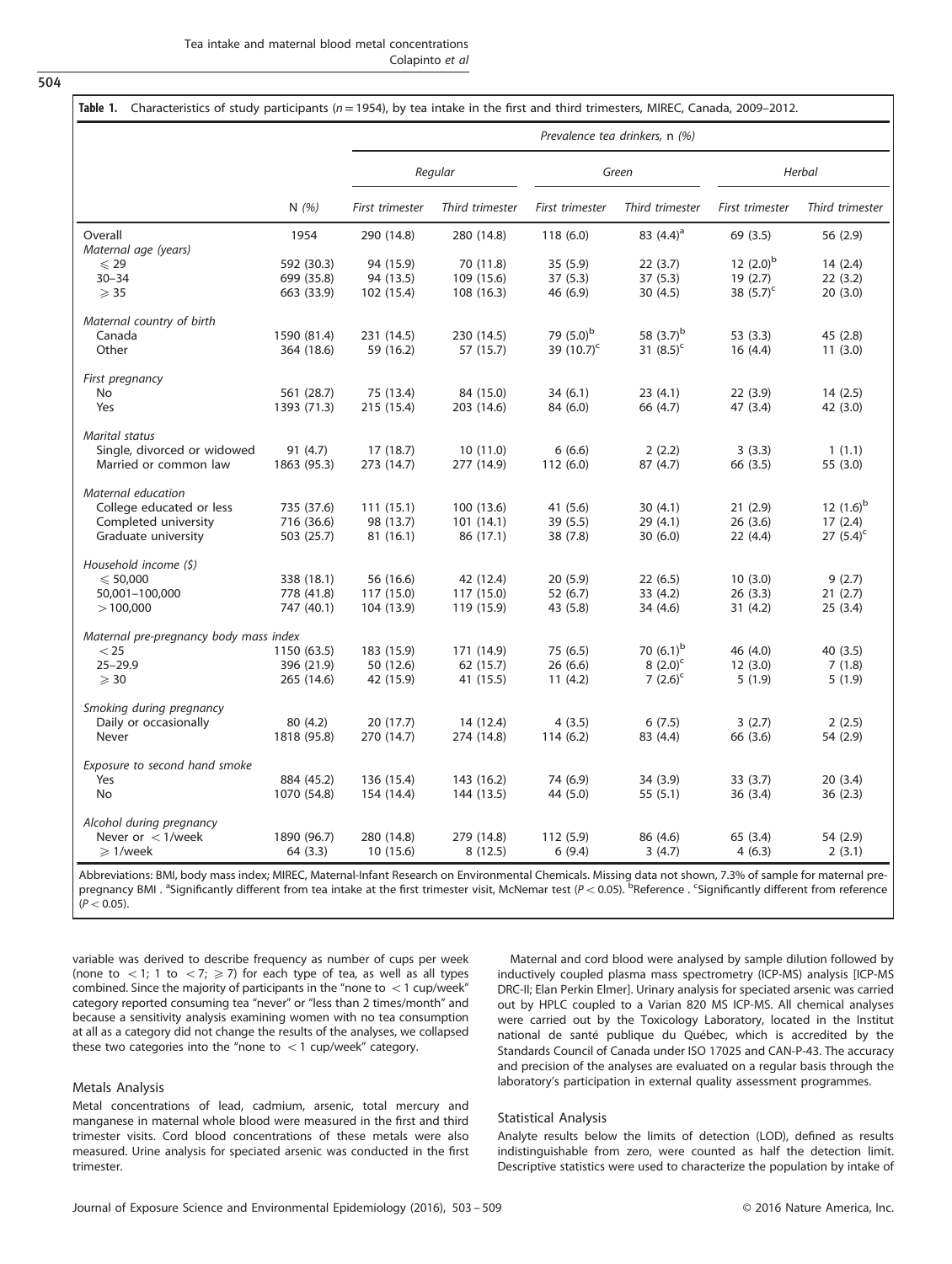<span id="page-2-0"></span>

|                                                                    |      |                        |                | Regular tea              |       | Green tea         |       | Herbal tea               |           |
|--------------------------------------------------------------------|------|------------------------|----------------|--------------------------|-------|-------------------|-------|--------------------------|-----------|
|                                                                    |      |                        |                | Yes                      | No    | Yes               | No    | Yes                      | <b>No</b> |
|                                                                    | N    | % $<$ LOD <sup>a</sup> | Geometric mean | Geometric mean           |       | Geometric mean    |       | Geometric mean           |           |
| First trimester                                                    |      |                        |                |                          |       |                   |       |                          |           |
| Lead $(\mu q/d)$                                                   | 1910 | 0                      | 0.62           | 0.65 <sup>b</sup>        | 0.61  | $0.75^{b}$        | 0.61  | 0.77 <sup>b</sup>        | 0.61      |
| Mercury (nmol/l)                                                   | 1910 | 10                     | 2.99           | 3.01                     | 2.99  | 4.07 <sup>b</sup> | 2.93  | 3.90                     | 2.96      |
| Cadmium (nmol/l)                                                   | 1910 | 3                      | 1.93           | $2.12^{b}$               | 1.90  | 1.95              | 1.93  | 2.23                     | 1.92      |
| Arsenic (nmol/l)                                                   | 1910 | 8                      | 9.75           | 9.71                     | 9.75  | $11.2^{b}$        | 9.66  | 11.7                     | 9.69      |
| Manganese (nmol/l)                                                 | 1910 | $\mathbf 0$            | 160.1          | 162.9                    | 159.7 | 152.6             | 160.6 | 159.8                    | 160.2     |
| Speciated arsenic in urine (umol/l, adjusted for specific gravity) |      |                        |                |                          |       |                   |       |                          |           |
| Trivalent arsenic                                                  | 1895 | 84                     | < 0.005        |                          |       |                   |       |                          |           |
| Pentavalent arsenic                                                | 1904 | 98                     | < 0.005        |                          |       |                   |       |                          |           |
| Monomethylarsinic acid                                             | 1904 | 92                     | < 0.005        | $\overline{\phantom{0}}$ |       |                   |       | $\overline{\phantom{0}}$ |           |
| Dimethylarsinic acid                                               | 1904 | 14                     | 0.03           | 0.03                     | 0.03  | 0.05 <sup>b</sup> | 0.03  | 0.04                     | 0.03      |
| Arsenobetaine, arsenocholine                                       | 1904 | 51                     | < 0.005        |                          |       |                   |       |                          |           |
| Third trimester                                                    |      |                        |                |                          |       |                   |       |                          |           |
| Lead $(\mu q/d)$                                                   | 1673 | 2                      | 0.57           | 0.57                     | 0.57  | 0.66 <sup>b</sup> | 0.57  | 0.70 <sup>b</sup>        | 0.57      |
| Mercury (nmol/l)                                                   | 1673 | 11                     | 2.41           | 2.46                     | 2.40  | 2.68              | 2.39  | 2.93                     | 2.39      |
| Cadmium (nmol/l)                                                   | 1673 | $\overline{4}$         | 1.75           | 1.78                     | 1.75  | 2.12              | 1.73  | 1.88                     | 1.75      |
| Arsenic (nmol/l)                                                   | 1673 | 13                     | 8.57           | 9.47                     | 8.40  | 9.21              | 8.54  | 10.3                     | 8.52      |
| Manganese (nmol/l)                                                 | 1673 | 0.1                    | 222.6          | 225.3                    | 222.1 | 232.5             | 222.1 | 216.0                    | 222.8     |
| Cord blood                                                         |      |                        |                |                          |       |                   |       |                          |           |
| Lead $(\mu q/d)$                                                   | 1398 | $\overline{4}$         | 0.74           | 0.77                     | 0.73  | 0.86 <sup>b</sup> | 0.73  | 1.00 <sup>b</sup>        | 0.73      |
| Mercury (nmol/l)                                                   | 1398 | 18                     | 3.06           | 3.10                     | 3.06  | 4.18              | 3.02  | 4.88 <sup>b</sup>        | 3.02      |
| Cadmium (nmol/l)                                                   | 1399 | 11                     | 0.58           | 0.57                     | 0.58  | 0.60              | 0.58  | 0.54                     | 0.58      |
| Arsenic (nmol/l)                                                   | 1397 | $\overline{2}$         | 8.03           | 9.00 <sup>b</sup>        | 7.86  | 9.44              | 7.96  | 10.1                     | 7.97      |
| Manganese (nmol/l)                                                 | 1398 | $\mathbf 0$            | 571.2          | 573.3                    | 570.9 | 604.1             | 569.7 | 566.8                    | 571.4     |

Abbreviations: LOD, Limits of detection; MIREC, Maternal-Infant Research on Environmental Chemicals. <sup>a</sup>Limits of detection: arsenic < 3 nmol/l; cadmium  $<$  0.4 nmol/l; mercury  $<$  0.6 nmol/l; lead  $<$  0.1036  $\mu$ g/dl ( $<$  0.005  $\mu$ mol/l); manganese  $<$  10 nmol/l; for all speciated arsenic  $<$  0.01  $\mu$ mol/l. <sup>b</sup>Significant difference  $(P < 0.05)$ .

regular, green or herbal tea. The proportions of women consuming regular, green or herbal tea during the first and third trimesters of pregnancy were described by geometric mean (GM) of each metal in the maternal whole blood collected at these time points. The concentration of metals in cord blood in relation to consumption of each type of tea in the third trimester was also examined. Differences between categories were examined using chi-square tests. Where significant differences in GM metal concentrations were observed between tea drinkers and non-tea drinkers, adjusted least squares geometric means (LSGMs), and their confidence intervals, were calculated by frequency of tea intake for each type of tea consumed. The LSGM was estimated controlling for maternal age, household income, highest level of maternal education, country of birth, coffee intake, maternal smoking, exposure to second hand smoke and maternal pre-pregnancy BMI. Where concentrations of metals were not normally distributed, log transformations were used in the regression models. Further, cumulative percentile curves were generated for metals with significant adjusted LSGM for each type of tea consumed.

LSGMs were calculated to adjust for confounders. To limit the bias caused by a high percentage of samples with no detectable metal concentrations, only those samples with  $>50%$  detectable concentrations were included in the analyses. All participants with an offspring gestational age of  $\geqslant$  20 weeks were included in the analyses (n = 1954). The sample size varied by availability of biomarkers data. The analyses were conducted using the SAS version 9.3 software.

## RESULTS

## Population Characteristics

MIREC participant characteristics, by prevalence of reported tea drinking (regular, green or herbal) in the first and third trimesters, are described in [Table 1](#page-1-0). The majority of the women were Canadian born (81%), 30 years of age or older (70%), nonsmokers (92%), first pregnancy (71%) and had an annual household income of  $>$  \$50,000 (78%). Less than 1% of tea-drinking women reported consuming all three types of tea in either the first or third trimester, and 15% and 10% reported drinking two types of tea in the first or third trimester, respectively (data not shown). The prevalence of reporting green tea intake was lower in the third trimester, with no difference observed between the first and third trimesters for reported intake of regular or herbal tea.

At the first trimester visit, a significantly higher proportion of green tea drinkers were not Canadian born, and this was also observed at the third trimester visit. Women  $\geq 35$  years of age had a higher prevalence of herbal tea intake compared with those  $<$  29 years of age at the first trimester. At the third trimester visit, prevalence of herbal tea intake was higher for those with graduate level university education than for those who had a college education or lower. Those with a pre-pregnancy BMI of  $<$  25 had a higher prevalence of green tea intake than for those who were overweight or obese (BMI  $\ge$  25).

## Metals in Maternal and Cord Blood and Speciated Arsenic in Maternal Urine

Most maternal blood metal concentrations were above the LOD in the first trimester: lead (GM):  $0.62 \mu g/dl$  (0.03  $\mu$ mol/l), 100% detected), mercury (GM 2.99 nmol/l, 90% detected), cadmium (GM 1.93 nmol/l, 97% detected), arsenic (GM 9.75 nmol/l, 92% detected) and manganese (GM 160.1 nmol/l, 100% detected)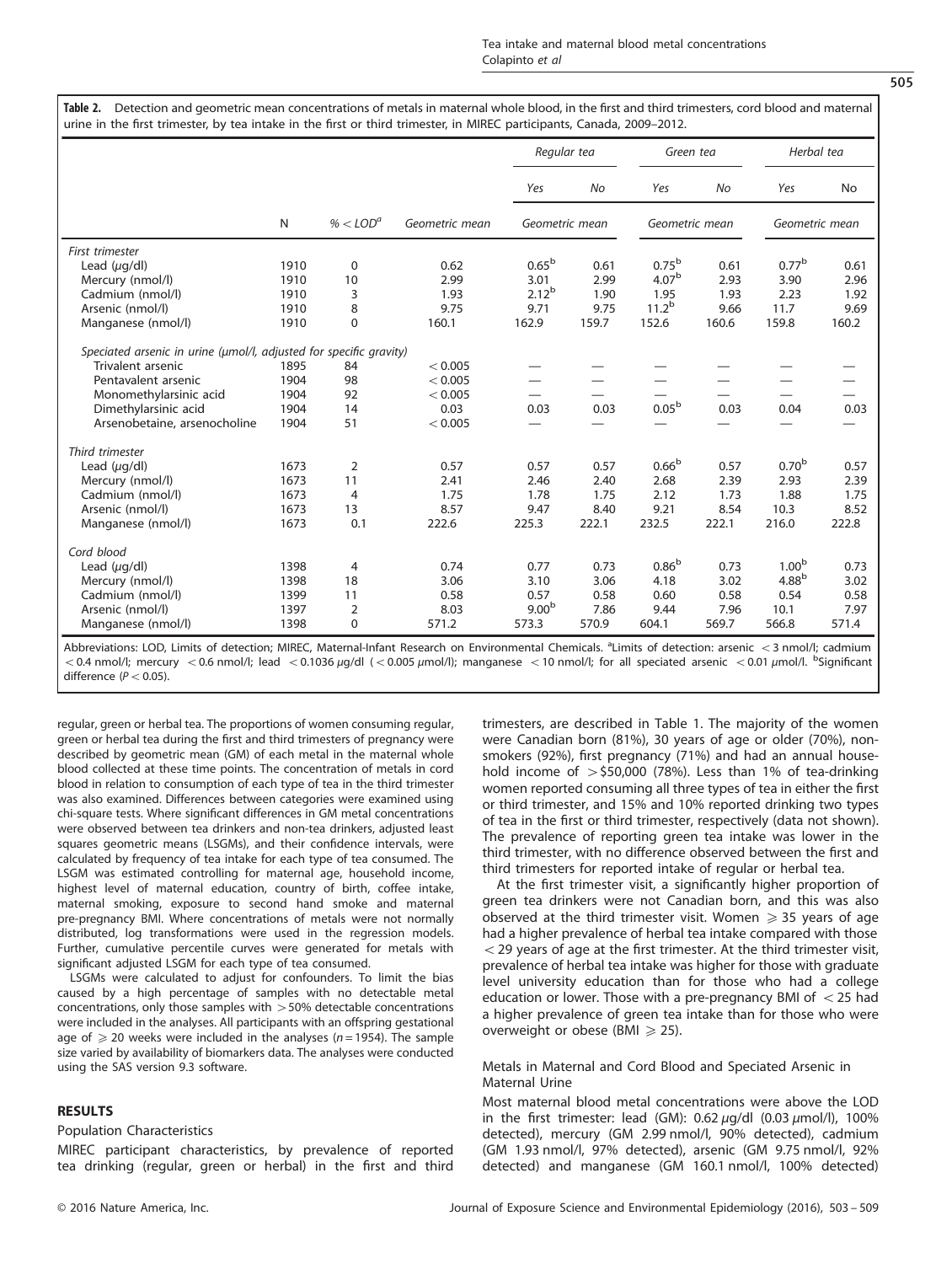

Whole blood lead concentration (µg/dL)

Figure 1. Cumulative distribution of maternal whole blood lead concentrations in first and third trimesters, and cord blood, by type of tea consumed in MIREC participants, Canada, 2009–2012. MIREC, Maternal-Infant Research on Environmental Chemicals.

<span id="page-3-0"></span>506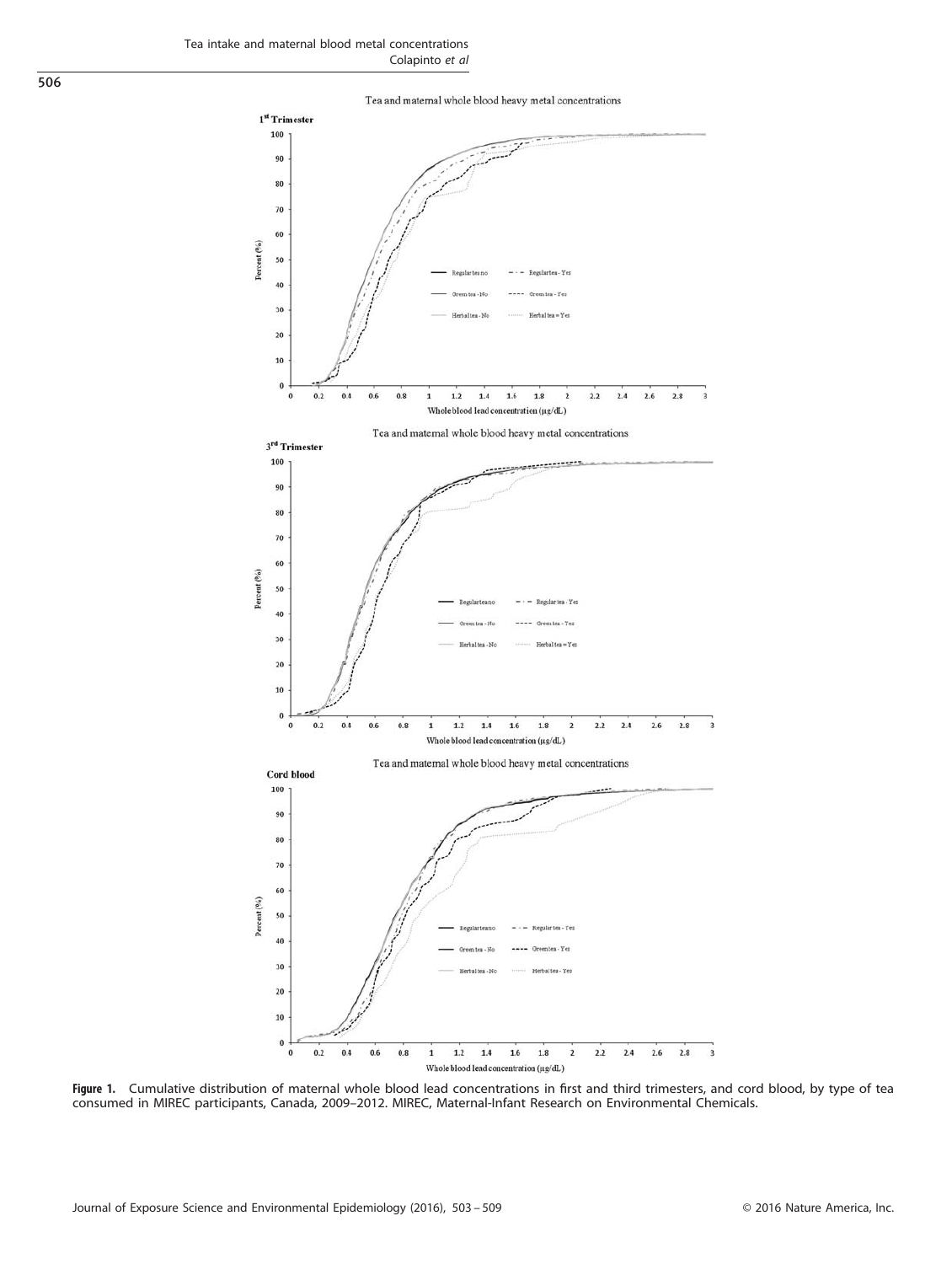Table 3. Adjusted least squares geometric means of blood lead concentrations, by tea drinkers in the first or third trimester, in MIREC participants, Canada, 2009–2012.

|                                                      | Lead $(\mu q/dl)$ |                          |         |
|------------------------------------------------------|-------------------|--------------------------|---------|
|                                                      | LSGM              | 95% CI                   | P-value |
| First trimester blood concentration<br>Regular tea   |                   |                          |         |
| None to $<$ 1 cup/week<br>Yes                        | 0.61<br>0.64      | 0.60, 0.63<br>0.60, 0.67 | 0.24    |
| Green tea<br>None to $<$ 1 cup/week                  | 0.61              | 0.60, 0.62               |         |
| Yes<br>Herbal tea                                    | 0.71              | 0.65, 0.78               | 0.0007  |
| None to $<$ 1 cup/week<br>Yes<br>All tea             | 0.62<br>0.71      | 0.60, 0.63<br>0.63, 0.80 | 0.0195  |
| None to $<$ 1 cup/week<br>Yes                        | 0.61<br>0.65      | 0.59, 0.62<br>0.62, 0.69 | 0.0044  |
| Third trimester blood concentration                  |                   |                          |         |
| Regular tea<br>None to $<$ 1 cup/week<br>Yes         | 0.57<br>0.56      | 0.55, 0.58<br>0.53, 0.59 | 0.6727  |
| Green tea<br>None to $<$ 1 cup/week<br>Yes           | 0.57<br>0.61      | 0.55, 0.58<br>0.55, 0.68 | 0.1958  |
| Herbal tea<br>None to $<$ 1 cup/week<br>Yes          | 0.56<br>0.68      | 0.55, 0.58<br>0.59, 0.78 | 0.0075  |
| All tea<br>None to $<$ 1 cup/week<br>Yes             | 0.56<br>0.58      | 0.55, 0.58<br>0.55, 0.62 | 0.2270  |
| Cord blood concentration <sup>a</sup><br>Regular tea |                   |                          |         |
| None to $<$ 1 cup/week<br>Yes                        | 0.74<br>0.76      | 0.72, 0.76<br>0.71, 0.82 | 0.4468  |
| Green tea<br>None to $<$ 1 cup/week<br>Yes           | 0.74<br>0.81      | 0.72, 0.76<br>0.71, 0.93 | 0.2206  |
| Herbal tea<br>None to $<$ 1 cup/week<br>Yes          | 0.74<br>0.92      | 0.72, 0.76<br>0.77, 1.09 | 0.0144  |
| All tea<br>None to $<$ 1 cup/week<br>Yes             | 0.74<br>0.75      | 0.72, 0.77<br>0.70, 0.80 | 0.7923  |

Abbreviations: CI, confidence interval; LSGM, least squares geometric mean; MIREC, maternal-infant research on environmental chemicals. Each model controlled for maternal age, household income, highest level of maternal education, country of birth, maternal coffee intake, maternal smoking, exposure to second hand smoke and maternal pre-pregnancy body mass index. <sup>a</sup> Tea drinking in the third trimester.

[\(Table 2](#page-2-0)). With the exception of dimethylarsinic acid (GM 0.03  $\mu$ mol/l; 86% detected), most of the speciated arsenic concentrations in maternal urine were not detected (trivalent arsenic 84% below LOD; pentavalent arsenic 98%; monomethylarinic acid 92%; and arsenobetaine and arsenocholine 58%). Manganese concentrations were higher in the third trimester (GM 222.6 nmol/l, 100% detected) compared with the first trimester (160.1 nmol/l, 100% detected), but all other metals tended to be lower in the third trimester. Cord blood concentrations were somewhat higher than maternal blood concentrations for lead, mercury and manganese, but lower for cadmium and arsenic ([Table 2\)](#page-2-0).

# Concentrations of Metals by Reported Tea Intake

Those reporting drinking regular tea at the first trimester had significantly higher GM blood lead concentrations  $(0.65 \mu g/dl)$ than those who did not drink regular tea  $(0.61 \mu g/d)$  [\(Table 2\)](#page-2-0). Higher blood lead was also observed for who reported green tea drinking  $(0.75 \mu g/d)$  and herbal tea drinking  $(0.77 \mu g/d)$ 

compared with those who did not drink these types of tea (0.61 μg/dl for both types of tea). The difference in blood lead concentrations between tea drinkers and non-drinkers persisted for green (0.66 and 0.57 μg/dl, respectively) and herbal tea (0.70 and 0.57  $\mu$ g/dl, respectively) in the third trimester. Cord blood lead concentrations were also significantly different for third trimester green tea (0.86  $\mu$ g/dl) and herbal tea (1.00  $\mu$ g/dl) drinkers in comparison with non-tea drinkers  $(0.73 \mu g/d)$  for both types of tea).

A significant difference for mean cadmium concentrations between regular tea drinkers (2.12 nmol/l) and non-tea drinkers (1.90 nmol/l) was observed in the first trimester, but this did not persist into the third trimester nor was it observed in cord blood.

A significant difference between green tea drinkers and non-tea drinkers for GM blood mercury (4.07 and 2.93 nmol/l, respectively) and arsenic concentrations was observed (11.2 and 9.7 nmol/l, respectively), but this association was not observed in the third trimester or in cord blood. Arsenic concentrations were higher in cord blood for regular tea drinkers (9.0 nmol/l) compared with nondrinkers (7.9 nmol/l). Significant differences between green tea drinkers and non-tea drinkers were also observed in the first trimester for dimethylarsinic acid (0.05 and 0.03 nmol/l, respectively).

No significant associations with tea consumption were observed with blood manganese concentrations.

First trimester blood lead concentrations at the 95th percentile for regular, green and herbal tea drinkers were higher for tea drinkers (1.57, 1.65 and 1.76 μg/dl, respectively) than for those who were non-tea drinkers for each type  $(1.38 \,\mu g/d)$  ([Figure 1\)](#page-3-0). However, 95<sup>th</sup> percentile blood lead concentrations were not consistently higher across tea drinker versus non-drinkers in the third trimester and cord blood ([Figure 1\)](#page-3-0).

Adjusted LSGMs for mercury, cadmium and arsenic in maternal — at the first or third trimester — and in cord blood were not significantly different for those who drank any type of tea versus non-tea drinkers (data not shown). Differences in maternal urinary dimethylarsinic acid for green tea drinkers, in comparison with non-green tea drinkers, were small but significant [green tea LSGM 0.03 nmol/l, 95%CI: 0.032, 0.035; non-green tea drinkers LSGM 0.04 nmol/l, 95% CI: 0.038, 0.049]. A comparison of first trimester blood lead concentrations and type of tea consumed in the first trimester demonstrated a significant difference between green tea, herbal tea or intake of any type of tea, versus nondrinkers (Table 3). An examination of the third trimester and cord blood results showed a significant difference for lead concentrations for herbal tea drinkers versus non-herbal tea drinkers. Increasing frequency of tea intake  $-$  for any type of tea  $$ showed some evidence of a dose–response relationship between number of cups of tea per week and the adjusted LSGM for lead in the first trimester (none to  $<$  1 cup/week LSGM 0.61, 95% CI: 0.59, 0.62; 1 to  $<$  7 cups/week (LSGM 0.66, 95% CI: 0.61, 0.68);  $\ge$  7 cups/week 0.67, 95% CI: 0.62, 0.74) [\(Table 4](#page-5-0)).

# **DISCUSSION**

This study provides new insight into possible associations between tea intake during pregnancy and blood metal concentrations. Adjusted mean blood concentrations of mercury, cadmium, arsenic and manganese — with the exception of dimethylarsinic acid — were similar for any type of tea drinkers and non-tea drinkers. However, adjusted mean blood lead concentrations were higher among those who reported consuming tea, and more specifically green or herbal tea, in the first trimester, even after adjusting for several factors, including smoking and coffee intake.

The positive association between tea intake and blood lead concentrations observed in MIREC participants is inconsistent with those from the Avon Longitudinal Study of Parents and Children (ALSPAC), a British study of over 14,000 parents and their offspring

507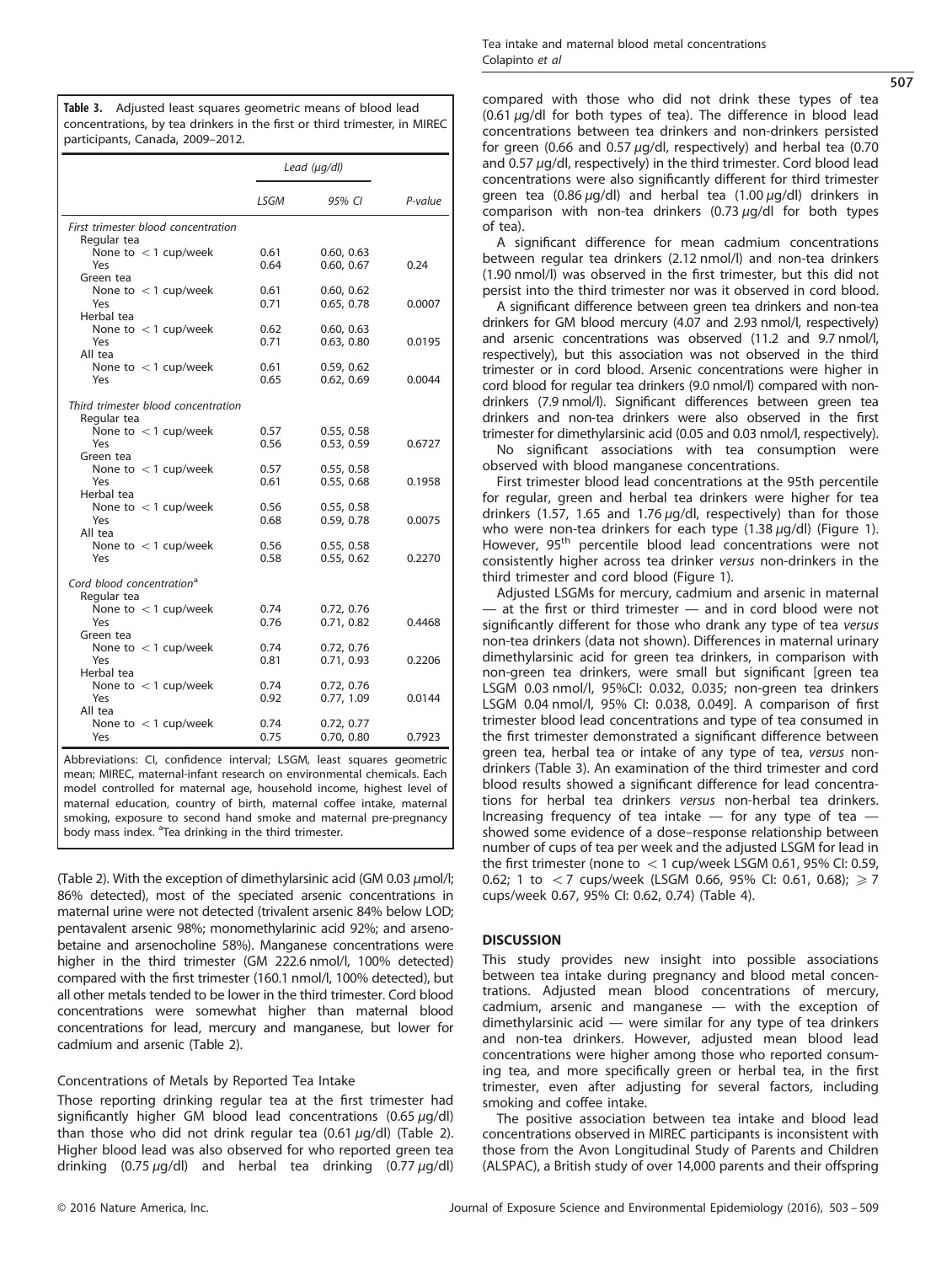<span id="page-5-0"></span>508

Table 4. Adjusted least squares geometric means of blood lead concentrations, by frequency of tea intake in the first or third trimester, in MIREC participants, Canada, 2009–2012.

|                                                       |           |             | Lead (µg/dl) |                          |         |  |  |
|-------------------------------------------------------|-----------|-------------|--------------|--------------------------|---------|--|--|
|                                                       | N $(\% )$ |             | LSGM         | 95% CI                   | P-value |  |  |
| First trimester blood concentration                   |           |             |              |                          |         |  |  |
| Regular tea (cups <sup>a</sup> /week)                 |           |             |              |                          |         |  |  |
| None to $<$ 1                                         |           | 1626 (85.1) | 0.61         | 0.60, 0.63               |         |  |  |
| 1 to $<$ 7                                            |           | 197 (10.3)  | 0.62         | 0.58, 0.66               | 0.8768  |  |  |
| $\geqslant$ 7<br>Green tea (cups <sup>a</sup> /week)  |           | 87 (4.6)    | 0.68         | 0.61, 0.75               | 0.0587  |  |  |
| None to $<$ 1                                         |           | 1795 (94.0) | 0.61         | 0.60, 0.62               |         |  |  |
| 1 to $<$ 7                                            |           | 101(5.3)    | 0.71         | 0.64, 0.77               | 0.0028  |  |  |
| $\geqslant$ 7                                         |           | 14(0.7)     | 0.78         | 0.60, 0.98               | 0.0634  |  |  |
| Herbal tea (cups <sup>a</sup> /week)                  |           |             |              |                          |         |  |  |
| None to $<$ 1                                         |           | 1847 (96.7) | 0.62         | 0.60, 0.63               |         |  |  |
| 1 to $<$ 7                                            |           | 58 (3.0)    | 0.72         | 0.64, 0.81               | 0.0132  |  |  |
| $\geqslant$ 7                                         |           | 5(0.3)      | 0.52         | 0.33, 0.81               | 0.4450  |  |  |
| All tea (cups <sup>a</sup> /week)                     |           |             |              |                          |         |  |  |
| None to $<$ 1                                         |           | 1511 (79.1) | 0.61         | 0.59, 0.62               |         |  |  |
| 1 to $<$ 7                                            |           | 294 (15.4)  | 0.65         | 0.61, 0.68               | 0.0323  |  |  |
| $\geqslant$ 7                                         |           | 105(5.5)    | 0.67         | 0.62, 0.74               | 0.0287  |  |  |
|                                                       |           |             |              |                          |         |  |  |
| Third trimester blood concentration                   |           |             |              |                          |         |  |  |
| Regular tea (cups <sup>a</sup> /week)                 |           |             |              |                          |         |  |  |
| None to $<$ 1                                         |           | 1398 (83.6) | 0.57         | 0.55, 0.58               |         |  |  |
| 1 to $<$ 7                                            |           | 206 (12.3)  | 0.56         | 0.52, 0.60               | 0.73    |  |  |
| $\geqslant$ 7<br>Green tea (cups <sup>a</sup> /week)  |           | 69 (4.1)    | 0.56         | 0.50, 0.63               | 0.79    |  |  |
| None to $<$ 1                                         |           | 1588 (94.9) | 0.57         | 0.55, 0.58               |         |  |  |
| 1 to $<$ 7                                            |           | 74 (4.4)    | 0.61         | 0.55, 0.69               | 0.17    |  |  |
| $\geqslant$ 7                                         |           | 11(0.7)     | 0.57         | 0.43, 0.77               | 0.92    |  |  |
| Herbal tea (cups <sup>a</sup> /week)                  |           |             |              |                          |         |  |  |
| None to $<$ 1                                         |           | 1617 (96.7) | 0.56         | 0.55, 0.58               |         |  |  |
| 1 to $<$ 7                                            |           | 48 (2.9)    | 0.71         | 0.61, 0.82               | 0.002   |  |  |
| $\geqslant$ 7                                         |           | 8(0.5)      | 0.51         | 0.36, 0.74               | 0.5987  |  |  |
| All tea (cups <sup>a</sup> /week)                     |           |             |              |                          |         |  |  |
| None to $<$ 1                                         |           | 1306 (78.1) | 0.56         | 0.55, 0.58               |         |  |  |
| 1 to $<$ 7                                            |           | 281 (16.8)  | 0.58         | 0.55, 0.62               | 0.35    |  |  |
| $\geqslant$ 7                                         |           | 86 (5.1)    | 0.56         | 0.50, 0.62               | 0.91    |  |  |
|                                                       |           |             |              |                          |         |  |  |
| Cord blood concentration                              |           |             |              |                          |         |  |  |
| Regular tea (cups <sup>a</sup> /week)                 |           |             |              |                          |         |  |  |
| None to $<$ 1                                         |           | 1182 (84.6) | 0.74         | 0.72, 0.76               |         |  |  |
| 1 to $<$ 7                                            |           | 162 (11.6)  | 0.75         | 0.69, 0.81               | 0.88    |  |  |
| $\geqslant$ 7                                         |           | 54 (3.9)    | 0.82         | 0.71, 0.96               | 0.17    |  |  |
| Green tea (cups <sup>a</sup> /week)                   |           |             |              |                          |         |  |  |
| None to $<$ 1                                         |           | 1333 (95.4) | 0.74         | 0.72, 0.76               |         |  |  |
| 1 to $<$ 7                                            |           | 57 (4.1)    | 0.82         | 0.70, 0.94               | 0.23    |  |  |
| $\geqslant$ 7<br>Herbal tea (cups <sup>a</sup> /week) |           | 8(0.6)      | 0.79         | 0.54, 0.87               | 0.74    |  |  |
|                                                       |           | 1356 (97.0) |              |                          |         |  |  |
| None to $<$ 1<br>1 to $<$ 7                           |           | 38 (2.7)    | 0.74<br>0.92 | 0.72, 0.76<br>0.77, 1.10 | 0.0171  |  |  |
|                                                       |           |             | 0.89         | 0.48, 1.63               | 0.5655  |  |  |
| $\geqslant$ 7<br>All tea (cups <sup>a</sup> /week)    |           | 4(0.3)      |              |                          |         |  |  |
| None to $<$ 1                                         |           | 1112 (79.5) | 0.73         | 0.71, 0.76               |         |  |  |
| 1 to $<$ 7                                            |           | 220 (15.7)  | 0.77         | 0.72, 0.83               | 0.24    |  |  |
| $\geqslant 7$                                         |           | 66 (4.7)    | 0.82         | 0.72, 0.94               | 0.11    |  |  |
|                                                       |           |             |              |                          |         |  |  |

Abbreviations: CI, confidence interval; LSGM, least squares geometric mean; MIREC, maternal-infant research on environmental chemicals. Each model controlled for age, household income, highest level of maternal education, country of birth, maternal smoking, maternal coffee intake, exposure to second hand smoke and maternal pre-pregnancy body mass index <sup>a</sup>Defined in questionnaire as 6 ounces.

(1991–1992), which did not find that tea intake was independently associated with first trimester blood lead concentrations (GM 3.43  $\mu$ g/dl).<sup>[18](#page-6-0)</sup> However, in the ALSPAC, caffeinated coffee was a stronger predictor of blood lead levels than decaffeinated coffee when the model was adjusted for tea consumption. There are several possible explanations for this disparity, including the following: the tea sold in the United Kingdom during that time period may have differed in lead content from that in Canada (e.g., increase in industrialization in tea growing regions), variance in the frequency of tea intake in the two populations, or dissimilar predictors because of the higher blood lead concentrations in the ALSPAC cohort (GM 3.67  $\mu$ g/dl) as compared with MIREC women (GM 0.62 μg/dl).

A blood lead concentration considered as safe during pregnancy has not been established, though the American Congress of Obstetricians and Gynecologists recommends blood lead testing when any risk factor is identified, and follow-up testing if results exceed  $5 \mu q/dl.<sup>19</sup>$  $5 \mu q/dl.<sup>19</sup>$  $5 \mu q/dl.<sup>19</sup>$  Infants and children are undergoing rapid neurodevelopment, and absorb lead more easily and excrete lead less efficiently than adults; thus, sensitive adverse health end points in this sub-group have been associated with blood lead levels as low as  $> 1.3 \mu g/dl$ .<sup>[20](#page-6-0)</sup> The GM blood lead concentrations of the MIREC population (tea and non-tea drinkers) were below these thresholds and were lower than for females 20–39 years of age in the 2007–2009 Canadian Health Measures Survey (CHMS) (MIREC: 0.62 μg/dl vs CHMS: 0.89 μg/dl).[21](#page-6-0) Though lead mobilization from bone, increased gut absorption and lead retention in soft tissue may result in higher concentrations as pregnancy progresses, the hemodilution that occurs in pregnancy may be partly responsible for the lower lead concentrations in in the MIREC cohort in comparison with non-pregnant women in the CHMS study.<sup>22</sup>

Tea is produced from the Camellia sinensis, plant of the Theaceae family. Different processing methods are used to make different types of tea, including green tea (non-oxidized, nonfermented) and black tea (fully-oxidized, fermented). Herbal tea is commonly made from dried herbs, flowers or roots, and may not contain leaves from the Camellia sinensis. The soil where plants are grown may be exposed to metals through the application of fertilizers and pesticides, which are then available for uptake by the plant.<sup>[23](#page-6-0)</sup> Detectable levels of certain metals, including lead, arsenic and cadmium, have been observed in dried tea. For example, the Canadian Food Inspection Agency (CFIA) tested 100 samples of dried tea (including black, green and herbal) and found that metals, including manganese, lead, cadmium and arsenic, were detected in 100% of samples, at varying levels. $^{23}$  $^{23}$  $^{23}$  Further, green tea had higher mean lead amounts (1.31 p.p.m.) than herbal tea  $(1.14 \text{ p.p.m.})$  and black tea  $(0.64 \text{ p.p.m.})^{23}$  $(0.64 \text{ p.p.m.})^{23}$  $(0.64 \text{ p.p.m.})^{23}$  These dried tea samples do not indicate the amount of lead in prepared tea, as steeping time impacts the transfer of contaminants. For example, in a Canadian study, convenience samples of 30 steeped black, green, white and oolong tea were examined<sup>[9](#page-6-0)</sup> to determine the presence of metals; the study revealed that lead and arsenic were detected in all dried tea leaves and steeped tea, with Chinese oolong teas having the highest levels, followed by green tea and regular black tea. Though the study accounted for the amount of lead in the water used for preparation, the mean amount found in steeped tea — standard oolong tea with a steeping time of 3- 4 min (3.05  $\mu$ g/l) and 15–17 min (3.45  $\mu$ g/l) — was below 10  $\mu$ g/l, the current maximum acceptable concentration of lead in Canadian drinking water. $24$  Although mercury was detected in the dry tea leaves, none of the brewed teas had detectable levels, suggesting that mercury is bound in the leaf and does not leach into the brewed tea. Cadmium was measured in all dry tea leaves with some transfer to brewed tea; and the highest levels of manganese were found in black tea. The world's top tea producing countries are China (1.94 million tonnes) and India (1.21 million tonnes), followed by Kenya (430,000 tonnes) and Sri Lanka  $(340,000 \text{ tonnes})$ <sup>[25](#page-6-0)</sup> In highly industrialized countries, tea leaves may be exposed to higher lead in the soil. For example, in a systematic review of Chinese surveillance data gathered from 2006 to 2012, it was determined that dried tea had the highest